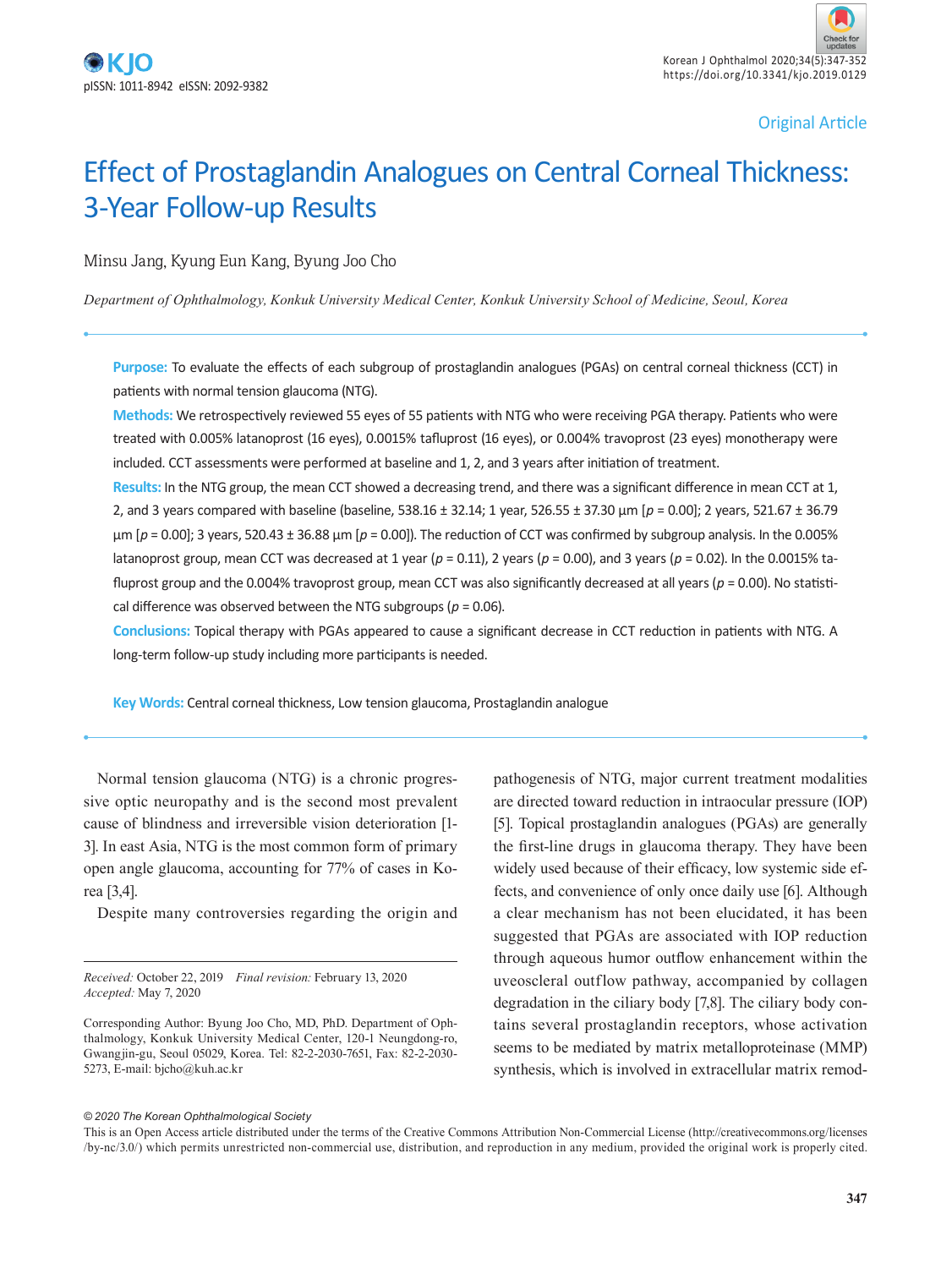eling [7,8]. Considering that the cornea is mainly composed of collagen fibers, it can be assumed that topical PGAs affect central corneal thickness (CCT) [9]. There are many topical PGAs currently in use, including 0.005% latanoprost, 0.0015% tafluprost, and 0.004% travoprost.

Accurate IOP measurement is important for proper treatment of NTG patients. The gold standard for IOP measurement is Goldmann applanation tonometry, but its results may be affected by CCT [10,11]. Furthermore, CCT has been suggested to be an independent risk factor for progression in NTG patients [12,13]. Therefore, it is important to determine CCT values serially during follow-up for glaucoma, especially in patients treated with PGAs.

Several studies have reported a reduction in CCT after PGA treatment in NTG patients [5,14-16]. However, few studies have compared the change in CCT values associated with each PGA monotherapy in patients with NTG.

In this study, we evaluated the effects of each PGA subgroup on CCT in NTG patients over a 3-year timespan.

## **Materials and Methods**

#### Study population

We performed a retrospective study on data from patients examined at the Department of Ophthalmology at Konkuk University Medical Center from January 1, 2010, to January 31, 2017. A total of 55 eyes from 55 NTG patients were enrolled in the NTG group, and 105 eyes from 105 untreated suspected glaucoma patients were enrolled in the control group. The inclusion criteria for the NTG group were newly diagnosed bilateral NTG treated with 0.005% latanoprost (Xalatan; Pfizer, New York, NY, USA), 0.0015% tafluprost (Taflotan; Santen Oy, Tampere, Finland), or 0.004% travoprost (Travatan; Alcon Laboratories, Fort Worth, TX, USA) as the first-line monotherapy for more than 3 years without change in regimen. NTG was defined by open-angle and confirmed by gonioscopy as follows: repeated measurements of untreated IOP  $\leq$ 21 mmHg and a typical glaucomatous optic nerve change corresponding to a visual field defect. The inclusion criteria for the control group were patients with suspected glaucoma, suspicious discs with normal visual field, and IOP ≤21 mmHg. Patients with other ocular diseases, those who had undergone refractive surgery or intraocular surgery,

those with corneal abnormalities, those with other fundus changes preventing reliable optic disc evaluation, or those with other neurologic disorders that could affect the optic nerve were excluded from this study.

This study followed the tenets of the Declaration of Helsinki and was approved by the local institutional review board/ethics committee at Konkuk University Medical Center (KUH1100064). Informed consent was waived due to the retrospective nature of the study.

### CCT and IOP

The CCT was measured with an ultrasound pachymeter (AL- 2000; Bio & Pachymeter; Tomey, Nagoya, Japan) with patients in the upright position; patients were touched lightly at the center of the cornea and perpendicular to the corneal surface by the same physician. IOP was also measured in both eyes by Goldmann applanation tonometry with proparacaine anesthesia. Results are the mean of five consecutive readings. CCT and IOP measurements were detected before treatment and after 1, 2, and 3 years of treatment.

#### Statistical analyses

Statistical analyses were performed using PASW Statistics ver. 18.0 for windows (SPSS Inc., Chicago, IL, USA). Pearson's chi-square test was performed to compare the ratio of sex. An independent sample *t*-test was used to compare age, baseline IOP, and baseline CCT between control and NTG groups. A paired-sample *t*-test was used to evaluate CCT change at each time point. One-way analysis of variance with Bonferroni post-hoc test was performed to evaluate the differences of age and CCT between PGA subgroups. For comparison between groups, the analysis of covariance test was performed, with basal pachymetry as the cofactor. A  $p$ -value <0.05 was considered statistically significant.

# **Results**

Demographic data at baseline are summarized in Table 1 and 2. Patients who were treated with 0.005% latanoprost (16 eyes), 0.0015% tafluprost (16 eyes), or 0.004% travoprost (23 eyes) monotherapy were included. A total of 105 eyes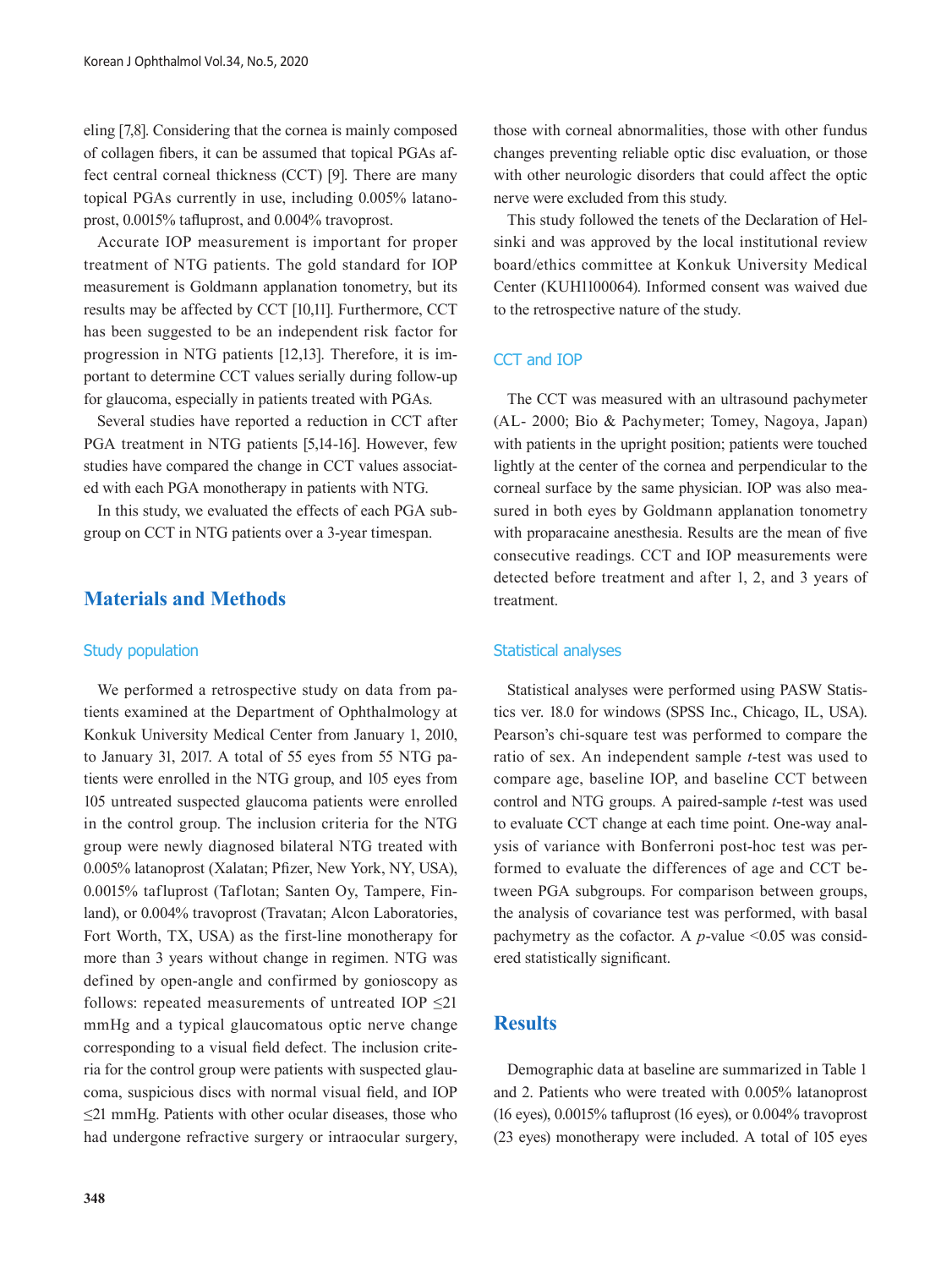|                             | NTG group          | Control group      | $p$ -value               |
|-----------------------------|--------------------|--------------------|--------------------------|
| No. of patients (eyes)      | 55 (55)            | 105(105)           | $\overline{\phantom{a}}$ |
| Male : female               | 29:26              | 47:58              | $0.10^{*}$               |
| Age $(yr)$                  | $56.86 \pm 14.00$  | $54.13 \pm 12.59$  | $0.21^{\dagger}$         |
| Mean baseline IOP (mmHg)    | $15.29 \pm 2.75$   | $15.69 \pm 2.98$   | $0.42^{\dagger}$         |
| Mean baseline CCT $(\mu m)$ | $538.16 \pm 32.14$ | $553.38 \pm 30.80$ | $0.00^{\dagger}$         |

#### **Table 1.** Baseline characteristics

Values are presented as number or mean  $\pm$  standard deviation.

 $NTG = normal tension$  glaucoma;  $IOP = intraocular pressure$ ;  $CCT = central corneal thickness$ .

\* Pearson's chi-square; † Independent sample *t*-test.

**Table 2.** Baseline characteristics of each normal tension glaucoma subgroup

|                             | $0.005\%$<br>latanoprost | $0.0015\%$<br>tafluprost | $0.004\%$<br>travoprost | $p$ -value               |
|-----------------------------|--------------------------|--------------------------|-------------------------|--------------------------|
| No. of patients (eyes)      | 16(16)                   | 16(16)                   | 23(23)                  | $\overline{\phantom{a}}$ |
| Age $(yr)$                  | $53.19 \pm 15.81$        | $57.13 \pm 12.49$        | $59.22 \pm 13.72$       | $0.42^*$                 |
| Mean baseline IOP (mmHg)    | $17.13 \pm 3.10$         | $14.81 \pm 2.17$         | $14.35 \pm 2.31$        | $0.00^{\degree}$         |
| Mean baseline CCT $(\mu m)$ | $549.38 \pm 40.02$       | $534.31 \pm 26.85$       | $533.04 \pm 28.68$      | 0.26                     |

Values are presented as number or mean  $\pm$  standard deviation.  $IOP = \text{intraocular pressure}$ ;  $CCT = \text{central corneal thickness}$ .

\* One-way analysis of variance with Bonferroni post hoc test.



**Fig. 1.** Mean central corneal thickness (CCT) at baseline and follow-up in control and normal tension glaucoma (NTG) groups. In the control group, the mean CCT is as follows: baseline,  $553.38 \pm$ 30.80 µm; 1 year, 556.49 ± 31.18 µm (*p* = 0.06); 2 years, 553.94 ± 35.95 µm (*p* = 0.81); 3 years, 554.11 ± 32.49 µm (*p* = 0.68). In the NTG group, the mean CCT is as follows: baseline,  $538.16 \pm 32.14$  $\mu$ m; 1 year, 526.55 ± 37.30  $\mu$ m ( $p = 0.00$ ); 2 years, 521.67 ± 36.79  $\mu$ m (*p* = 0.00); 3 years, 520.42  $\pm$  36.88  $\mu$ m (*p* = 0.00). A *p*-value is obtained by comparing each time period with baseline.

of 105 controls with suspected glaucoma was included. There were no significant differences in sex ( $p = 0.10$ ), age  $(p = 0.21)$ , and baseline IOP  $(p = 0.42)$  between the control and NTG groups, but there was a significant difference in CCT ( $p = 0.00$ ) (Table 1). There were significant differences in baseline IOP ( $p = 0.00$ ) but no significance in CCT ( $p$  $= 0.26$ ) between the NTG subgroups (Table 2).

There was no statistically significant change in CCT value compared with baseline in the control group. In the NTG subgroup, mean CCT showed a decreasing trend, and there was a significant difference in mean CCT at 1, 2, and 3 years compared with baseline ( $p = 0.00$ ), except for CCT at 1 year for latanoprost ( $p = 0.11$ ) (Fig. 1).

 The reduction of CCT was confirmed by sub-analysis of each NTG subgroup. In the 0.005% latanoprost group, 0.0015% tafluprost group, and 0.004% travoprost group, the mean CCT was significantly decreased at all years (Fig. 2). No statistical difference was observed among the NTG subgroups ( $p = 0.18$ ) (Table 3).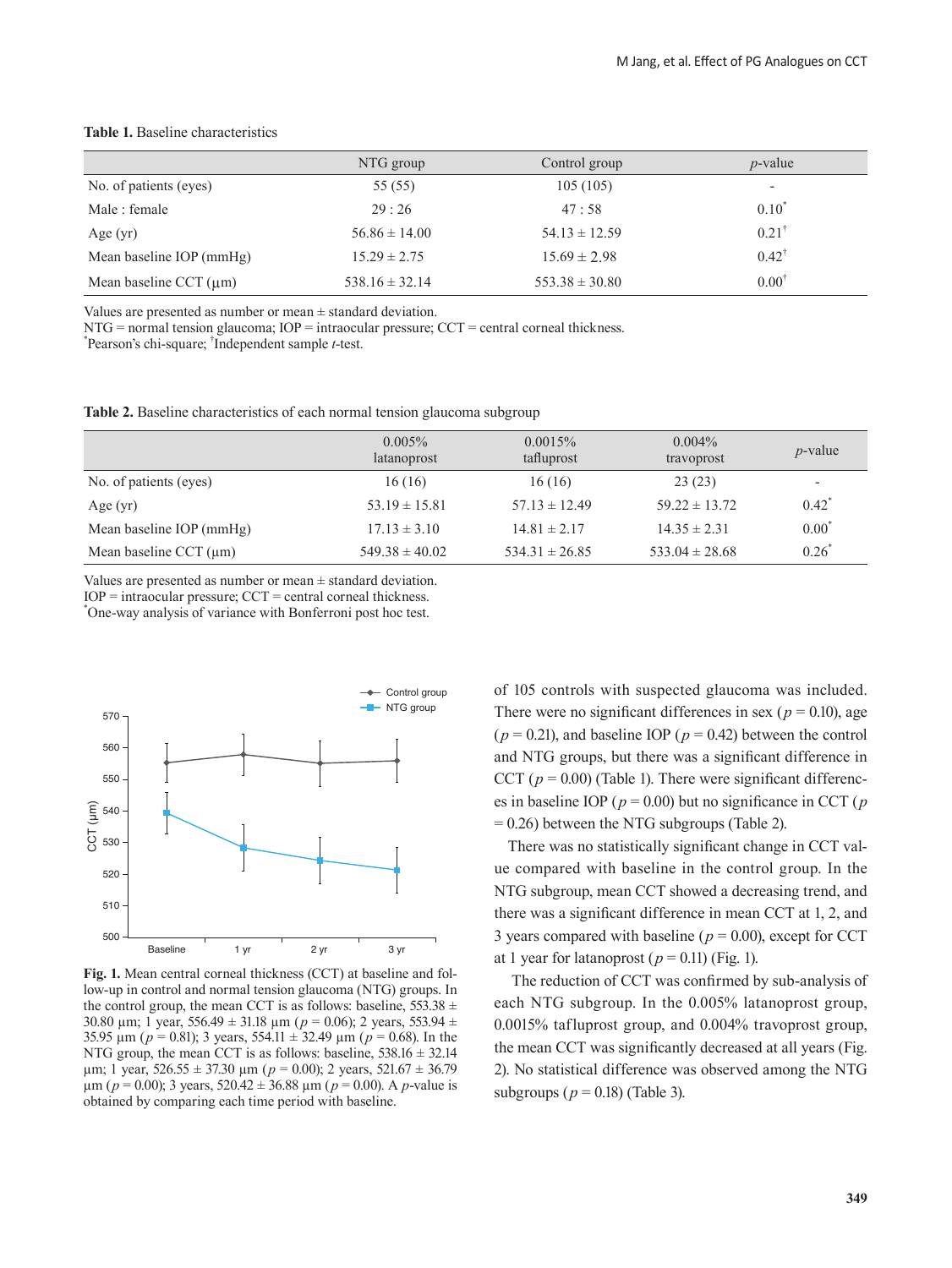## **Discussion**

PGAs are a first-line topical drug for NTG patients due to their ability to reduce IOP, show high efficacy and minimal side effects, and once-daily dosing [17,18]. Although the mechanism for this PGA reduction of IOP is not fully understood, it has been proposed that they act primarily through upregulation of MMPs. MMPs degrade collagen, a basement membrane constituent, and other components in the extracellular matrix. MMPs are found in the corneal epithelium, stroma, endothelium, aqueous humor, and trabecular meshwork [7,8,19]. The predominant IOP effect of PGAs is known to be caused by MMP-1 activation in the



**Fig. 2.** Mean central corneal thickness (CCT) at baseline and follow-up in the normal tension glaucoma subgroup. The reduction of CCT was confirmed by subanalysis of each subgroup. In the 0.005% latanoprost group, the mean CCT decreased compared with baseline (baseline,  $549.38 \pm 40.02$  µm; 1 year,  $544.13 \pm 41.83$  $\mu$ m [ $p = 0.11$ ]; 2 years, 537.06  $\pm$  42.64  $\mu$ m [ $p = 0.00$ ]; 3 years, 538.19  $\pm$  45.44  $\mu$ m [ $p = 0.02$ ]). In the 0.0015% tafluprost group, the mean CCT was significantly decreased compared with baseline (baseline 534.31  $\pm$  26.85 µm; 1 year, 523.00  $\pm$  27.53 µm [ $p = 0.00$ ]; 2 years, 517.94 ± 27.93 µm [*p* = 0.00]; 3 years, 514.75 ± 23.22 µm [*p* = 0.00]). In the 0.004% travoprost group, the mean CCT was also significantly decreased compared with baseline (baseline, 533.04  $\pm$  28.68 µm; 1 year, 516.78  $\pm$  37.04 µm [ $p = 0.00$ ]; 2 years, 513.57  $\pm$ 36.05  $\mu$ m [ $p = 0.00$ ]; 3 years, 512.00  $\pm$  35.15  $\mu$ m [ $p = 0.00$ ]).

smooth muscle of the ciliary body [20], whereas the corneal effects may be mediated by MMP-2 cross-activation. PGAs might induce corneal thinning by increasing MMP activity. Thus, corneal thinning may progress over a longer follow-up period in PGA patients. Bergonzi et al. [21] suggested that prolonged treatment with PGAs was associated with collagen degradation in the stromal extracellular matrix, owing to activation of MMPs. A long-lasting consequence of this alteration could be CCT reduction.

In this study, we found a statistically significant mean CCT reduction of 17.75 µm in NTG patients after 3 years of PGA monotherapy. Several previous studies have reported that use of PGAs for glaucoma treatment reduces CCT [5,14-16]. Viswanathan et al. [22] showed that CCT decreased by a mean of 12.3 µm in eyes treated with prostaglandin monotherapy, or with a combination of prostaglandins, over a follow-up period of seven years. Interestingly, mean CCT showed a decreasing trend, and there was a significant difference at 1, 2, and 3 years compared with baseline. The degree of reduction in CCT value was different for each NTG subgroup, but there was no statistical difference among the groups ( $p = 0.18$ ) (Table 3). There have been other studies that have demonstrated similar results [23-25]. Hatanaka et al. [16] reported latanoprost 0.005%, travoprost 0.004%, and bimatoprost 0.03% were associated with equivalent CCT reductions after eight weeks of treatment, and there was no statistical difference among the groups. Park et al. [26] showed that travoprost and latanoprost decreased mean corneal thickness, but bimatoprost had no effect. It is known that latanoprost and travoprost are activated by hydrolysis in the cornea, while bimatoprost results in relatively little such hydrolysis [27]. Tafluprost is readily hydrolyzed at the corneal surface and converted to the tafluprost acid form to occupy the target prostaglandin F receptors at the site of action [28]. Accordingly, there appears to be no difference in CCT reduction among the three PG formulations compared in this study.

| <b>Table 3.</b> Central corneal thickness: baseline and after 3 years of treatment |  |
|------------------------------------------------------------------------------------|--|
|------------------------------------------------------------------------------------|--|

|                       | <b>Baseline</b>    | 3 Years            | $p$ -value       |
|-----------------------|--------------------|--------------------|------------------|
| 0.005% latanoprost    | $549.38 \pm 40.02$ | $538.19 \pm 45.44$ | $0.02^{\degree}$ |
| $0.0015\%$ tafluprost | $534.31 \pm 26.85$ | $514.75 \pm 23.22$ | $0.00^{\degree}$ |
| $0.004\%$ travoprost  | $533.04 \pm 28.68$ | $512.00 \pm 35.15$ | $0.00^{\degree}$ |

There was no statistical difference between groups ( $p = 0.18$ ). Analysis of covariance test was performed. Paired-sample *t*-test was performed.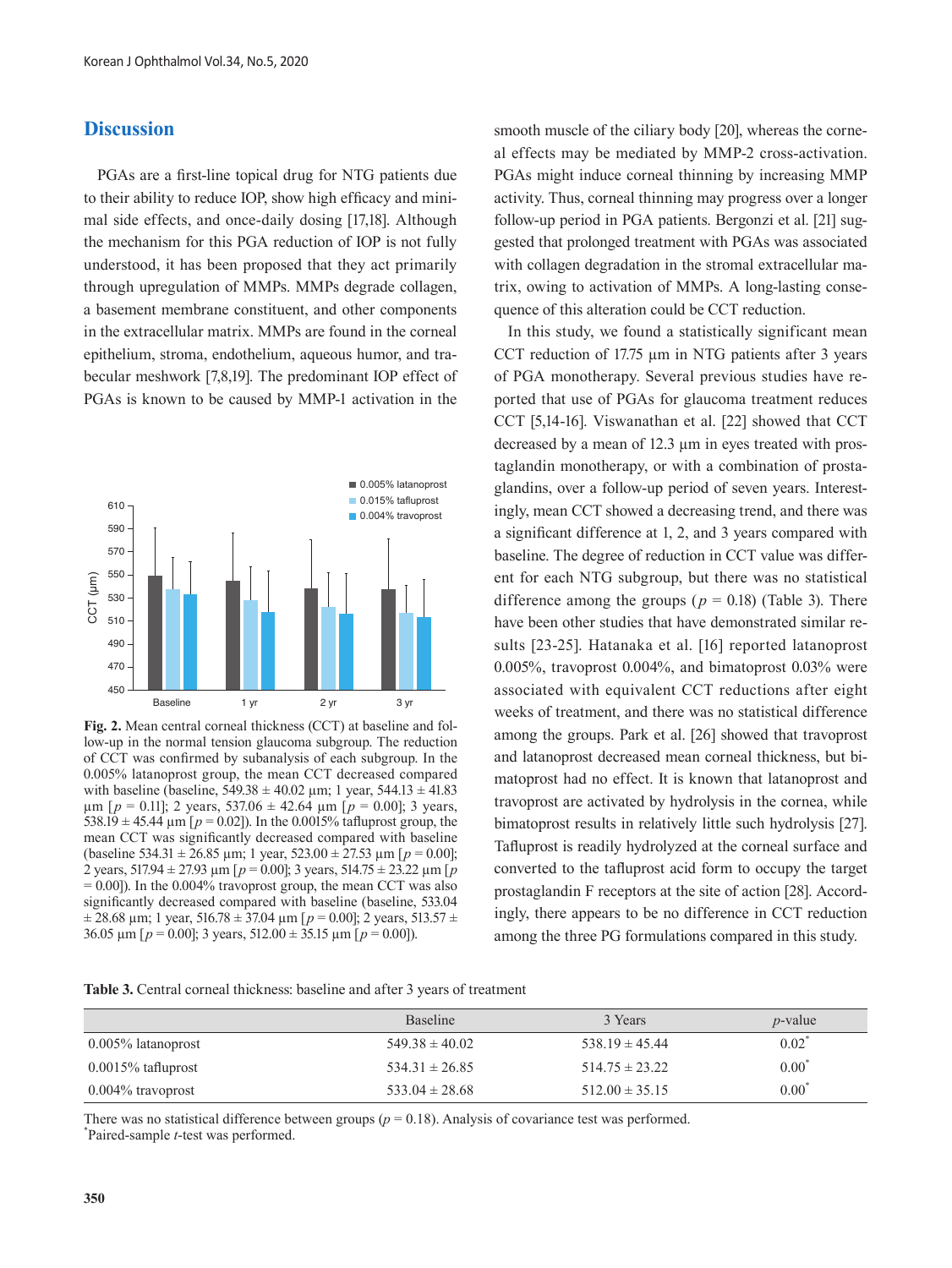CCT is known to affect measurement of IOP by the Goldmann applanation test [10,11]. Some studies have demonstrated that higher CCT values are related to higher IOP levels and thinner corneas, leading to underestimation of IOP [29-31]. For this reason, we analyzed the correlation between CCT and IOP in each NTG subgroup. At baseline, the correlation between IOP and CCT was as follows: 0.005% latanoprost (r = 0.51, *p* = 0.04), 0.0015% tafluprost (r  $= -0.08$ ,  $p = 0.78$ ), and 0.004% travoprost (r = 0.13,  $p = 0.56$ ). No significant correlation was apparent between 3-year IOP and CCT values:  $0.005\%$  latanoprost ( $r = 0.25$ ,  $p =$ 0.35), 0.0015% tafluprost ( $r = 0.26$ ,  $p = 0.32$ ), and 0.004% travoprost ( $r = 0.20$ ,  $p = 0.37$ ). This suggests that the correlation analysis was limited due to the small number of patients in each group. Moreover, without applying Ehler's IOP correction formula, the correlation between CCT and IOP within each PG analogue group did not seem to yield meaningful results, especially at baseline.

In this study, it is likely that the small sample size is in violation of Ehler's IOP correction formula [10]. However, as in previous studies [4,5,29], lifelong use of PGAs might increase the possibility of overestimating the IOP-lowering effect as CCT thinning progresses. Therefore, measurement of IOP and CCT could help in proper interpretation of IOP.

This study was limited by the nature of retrospective research, a small number of enrolled patients, and a relatively short observation period; further, we did not demonstrate any correlation between IOP and CCT.

We compared CCT between the NTG group with PG analogues and glaucoma suspect group. This method cannot prove that NTG itself reduces CCT as the disease progresses. However, the study is meaningful as there are few papers comparing the mean CCT reduction between PGA subgroups.

In conclusion, topical therapy with PGAs appears to cause a significant decrease in CCT, but there is a difference among NTG subgroups. Long-term follow-up studies including more participants are needed.

## **Conflict of Interest**

 No potential conflict of interest relevant to this article was reported.

## **References**

- 1. Coleman AL. Glaucoma. *Lancet* 1999;354:1803-10.
- 2. Quigley HA. Number of people with glaucoma worldwide. *Br J Ophthalmol* 1996;80:389-93.
- 3. Shah R, Wormald RP. Glaucoma. *BMJ Clin Evid* 2011;2011: 0703.
- 4. Kim CS, Seong GJ, Lee NH, et al. Prevalence of primary open-angle glaucoma in central South Korea the Namil study. *Ophthalmology* 2011;118:1024-30.
- 5. You JY, Cho BJ. Effect of latanoprost on central corneal thickness in unilateral normal-tension glaucoma. *J Ocul Pharmacol Ther* 2013;29:335-8.
- 6. Russo A, Riva I, Pizzolante T, et al. Latanoprost ophthalmic solution in the treatment of open angle glaucoma or raised intraocular pressure: a review. *Clin Ophthalmol* 2008;2:897-905.
- 7. Schachtschabel U, Lindsey JD, Weinreb RN. The mechanism of action of prostaglandins on uveoscleral outflow. *Curr Opin Ophthalmol* 2000;11:112-5.
- 8. Ooi YH, Oh DJ, Rhee DJ. Effect of bimatoprost, latanoprost, and unoprostone on matrix metalloproteinases and their inhibitors in human ciliary body smooth muscle cells. *Invest Ophthalmol Vis Sci* 2009;50:5259-65.
- 9. BenEzra D, Foidart JM. Collagens and non collagenous proteins in the human eye. I. Corneal stroma in vivo and keratocyte production in vitro. *Curr Eye Res* 1981;1:101-10.
- 10. Ehlers N, Bramsen T, Sperling S. Applanation tonometry and central corneal thickness. *Acta Ophthalmol (Copenh)* 1975;53:34-43.
- 11. Goldmann H, Schmidt T. Applanation tonometry. *Ophthalmologica* 1957;134:221-42.
- 12. Alm A, Stjernschantz J. Effects on intraocular pressure and side effects of 0.005% latanoprost applied once daily, evening or morning: a comparison with timolol. Scandinavian Latanoprost Study Group. *Ophthalmology* 1995;102:1743-52.
- 13. Gordon MO, Beiser JA, Brandt JD, et al. The Ocular Hypertension Treatment Study: baseline factors that predict the onset of primary open-angle glaucoma. *Arch Ophthalmol* 2002;120:714-20.
- 14. Kim HJ, Cho BJ. Long-term effect of latanoprost on central corneal thickness in normal tension glaucoma. *J Ocul Pharmacol Ther* 2011;27:73-6.
- 15. Lee H, Cho BJ. Long-term effect of latanoprost on central corneal thickness in normal-tension glaucoma: five-year follow-up results. *J Ocul Pharmacol Ther* 2015;31:152-5.